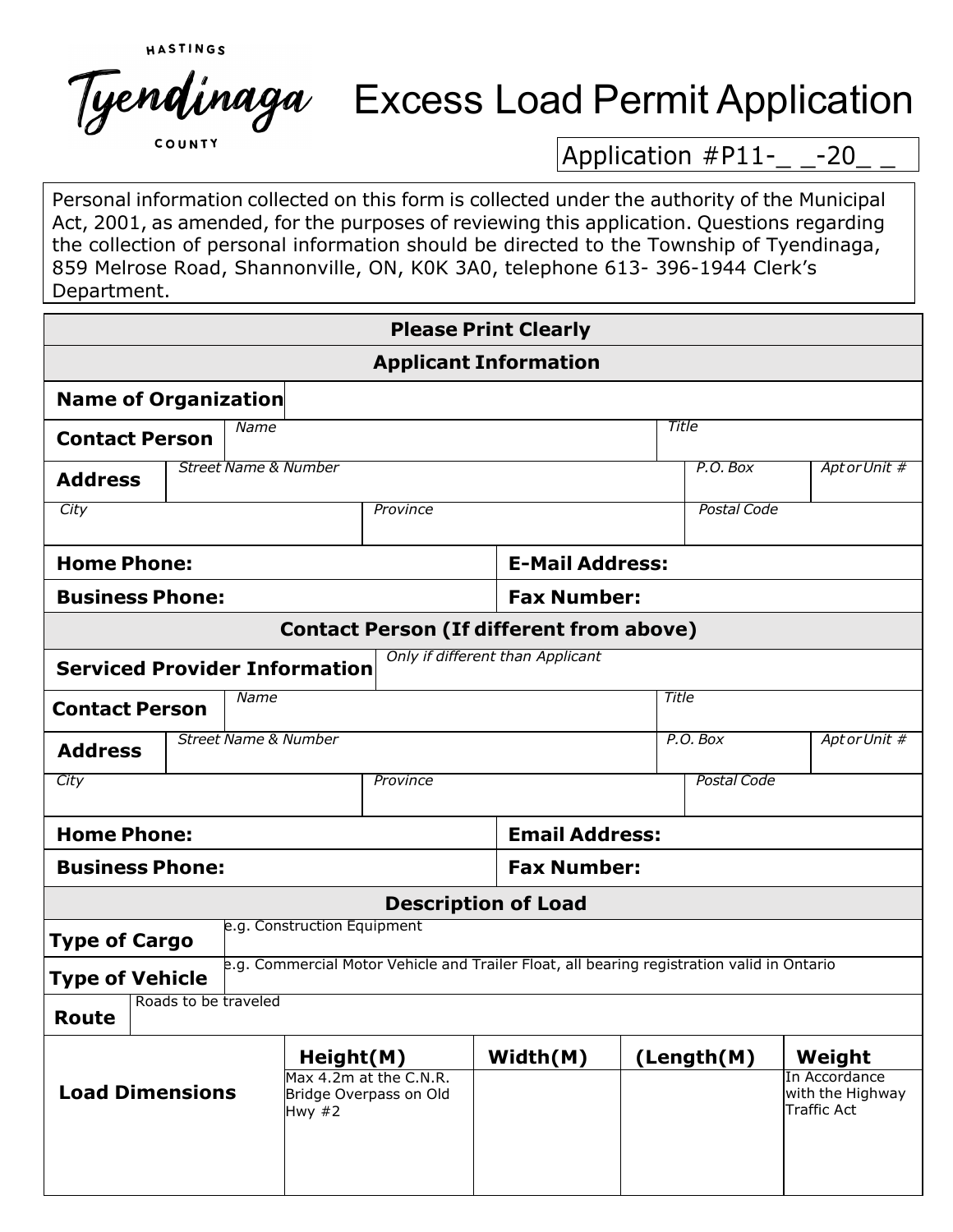| <b>Movement Dates:</b>                                                                                                                                                                                                                                                                                                                                                                                                                                                                                                                                                                                                                                                                                                                                                                                                                                                                                                                                                                             |                                   |                                 |  |  |  |  |  |  |  |
|----------------------------------------------------------------------------------------------------------------------------------------------------------------------------------------------------------------------------------------------------------------------------------------------------------------------------------------------------------------------------------------------------------------------------------------------------------------------------------------------------------------------------------------------------------------------------------------------------------------------------------------------------------------------------------------------------------------------------------------------------------------------------------------------------------------------------------------------------------------------------------------------------------------------------------------------------------------------------------------------------|-----------------------------------|---------------------------------|--|--|--|--|--|--|--|
| <b>Start Date:</b>                                                                                                                                                                                                                                                                                                                                                                                                                                                                                                                                                                                                                                                                                                                                                                                                                                                                                                                                                                                 | <b>End Date:</b>                  | <b>Weekend Travel Requested</b> |  |  |  |  |  |  |  |
| Fees as per By-law 16-22<br>**Additional fees may apply if damage to the road(s) and/or signage occasioned                                                                                                                                                                                                                                                                                                                                                                                                                                                                                                                                                                                                                                                                                                                                                                                                                                                                                         |                                   |                                 |  |  |  |  |  |  |  |
| <b>One-time Permit</b><br>\$60.00                                                                                                                                                                                                                                                                                                                                                                                                                                                                                                                                                                                                                                                                                                                                                                                                                                                                                                                                                                  |                                   |                                 |  |  |  |  |  |  |  |
| \$240.00 Annual Permit                                                                                                                                                                                                                                                                                                                                                                                                                                                                                                                                                                                                                                                                                                                                                                                                                                                                                                                                                                             |                                   |                                 |  |  |  |  |  |  |  |
|                                                                                                                                                                                                                                                                                                                                                                                                                                                                                                                                                                                                                                                                                                                                                                                                                                                                                                                                                                                                    |                                   |                                 |  |  |  |  |  |  |  |
| <b>Declaration</b>                                                                                                                                                                                                                                                                                                                                                                                                                                                                                                                                                                                                                                                                                                                                                                                                                                                                                                                                                                                 |                                   |                                 |  |  |  |  |  |  |  |
| I/we understand that under the provision of subsection 110(5) of the Highway Traffic Act,<br>the owner, operator or mover of a heavy vehicle, load, object or structure in respect of<br>which a permit is granted under this section is responsible for all damages that may be<br>caused to the highway, by reason of the driving, operating or moving of any such heavy<br>vehicle load, object or structure.<br>I have/will submit an Insurance Certificate naming The Corporation of The Township of<br>Tyendinaga as an Additional Insured with a minimum coverage of \$5 million for each of the<br>following; commercial general liability and automobile liability. The applicant certifies that<br>the information contained in this application is true and acknowledges and accepts the<br>responsibilities imposed by law on the applicant in relation to the operation of a<br>commercial motor vehicle under the authority of the permit(s) issued pursuant to this<br>application. |                                   |                                 |  |  |  |  |  |  |  |
| Name (Print)                                                                                                                                                                                                                                                                                                                                                                                                                                                                                                                                                                                                                                                                                                                                                                                                                                                                                                                                                                                       | Signature of Authorized Applicant | Date                            |  |  |  |  |  |  |  |
| <b>Additional Comments and/or Map</b>                                                                                                                                                                                                                                                                                                                                                                                                                                                                                                                                                                                                                                                                                                                                                                                                                                                                                                                                                              |                                   |                                 |  |  |  |  |  |  |  |

*Comments*

Insert Drawings (*Indication the direction North)*